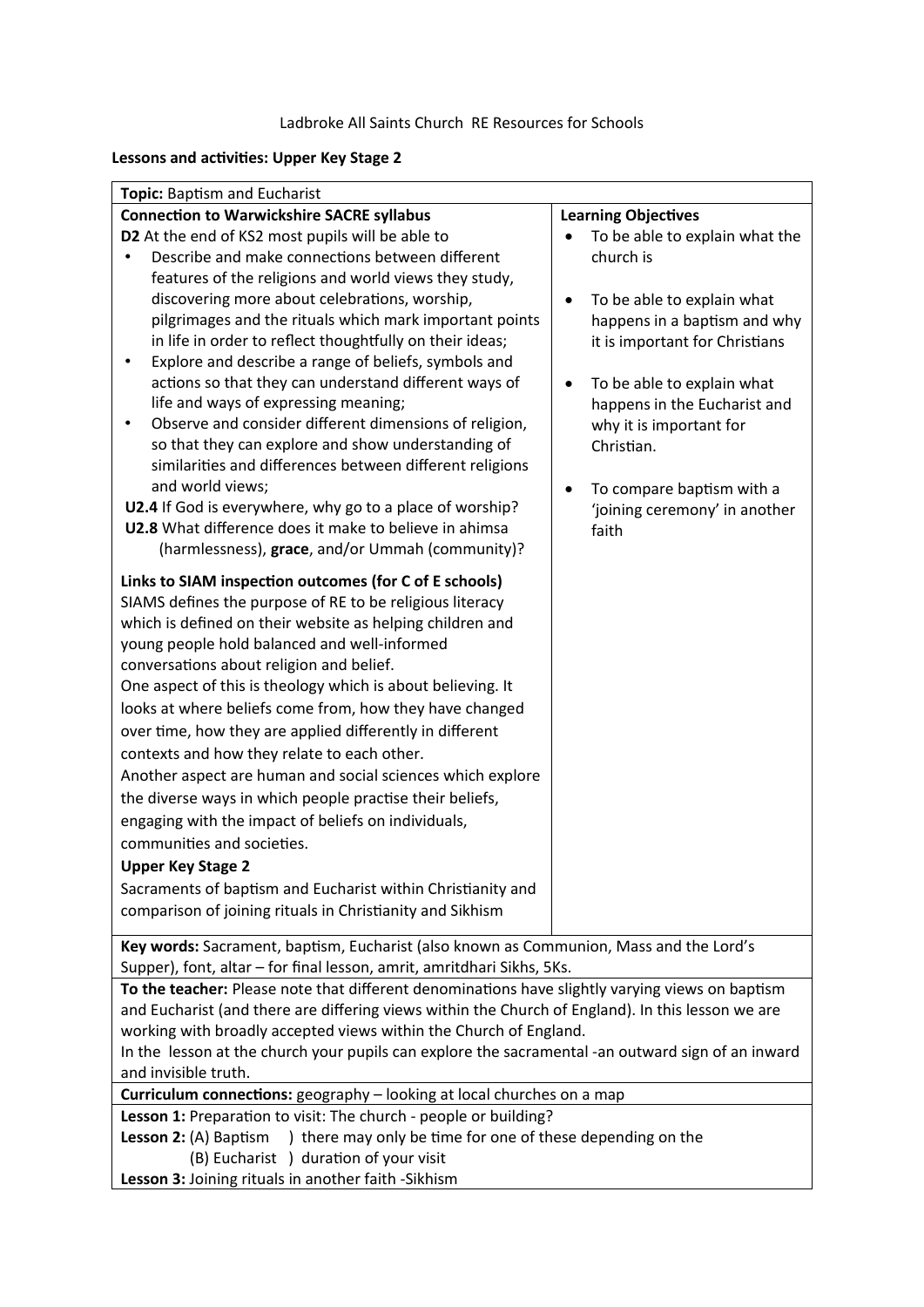#### **Lesson 1: Preparation**

**Learning objective:** For pupils to be able to explain the church means both (A) the people who follow Jesus and meet together to worship and serve others and (B) the building in which they meet

**Activity 1** Read and complete the worksheet on Resource 1. (Versions A, B and C give you differentiated versions)

**Activity 2** Create a mindmap of all the activities that might be linked to a church building. The children can use information from the worksheet but could also think about activities they are aware of eg toddler groups, uniformed groups meetings, youth clubs, lunches for the elderly etc etc

**Activity 3** Make a list of all the churches the children can think of within the school catchment area. Comment on different denominations and point out that they have beliefs and activities in common. Mark the churches on a map. (It would be very interesting if you can find any churches that meet in school halls or community buildings.) Are there any other religious buildings used by people of other faiths? eg Gurdwara or Mosque.

Discussion questions:

- Some churches (groups of Christians) meet in other buildings perhaps a school hall or village hall. Is it a good idea for churches to do this? Why?
- Can a church building be used for anything other than services of worship? What else might church building be used for?
- Every faith uses sacred buildings places dedicated to God. Have you been to any other sacred buildings – how are they different from church buildings.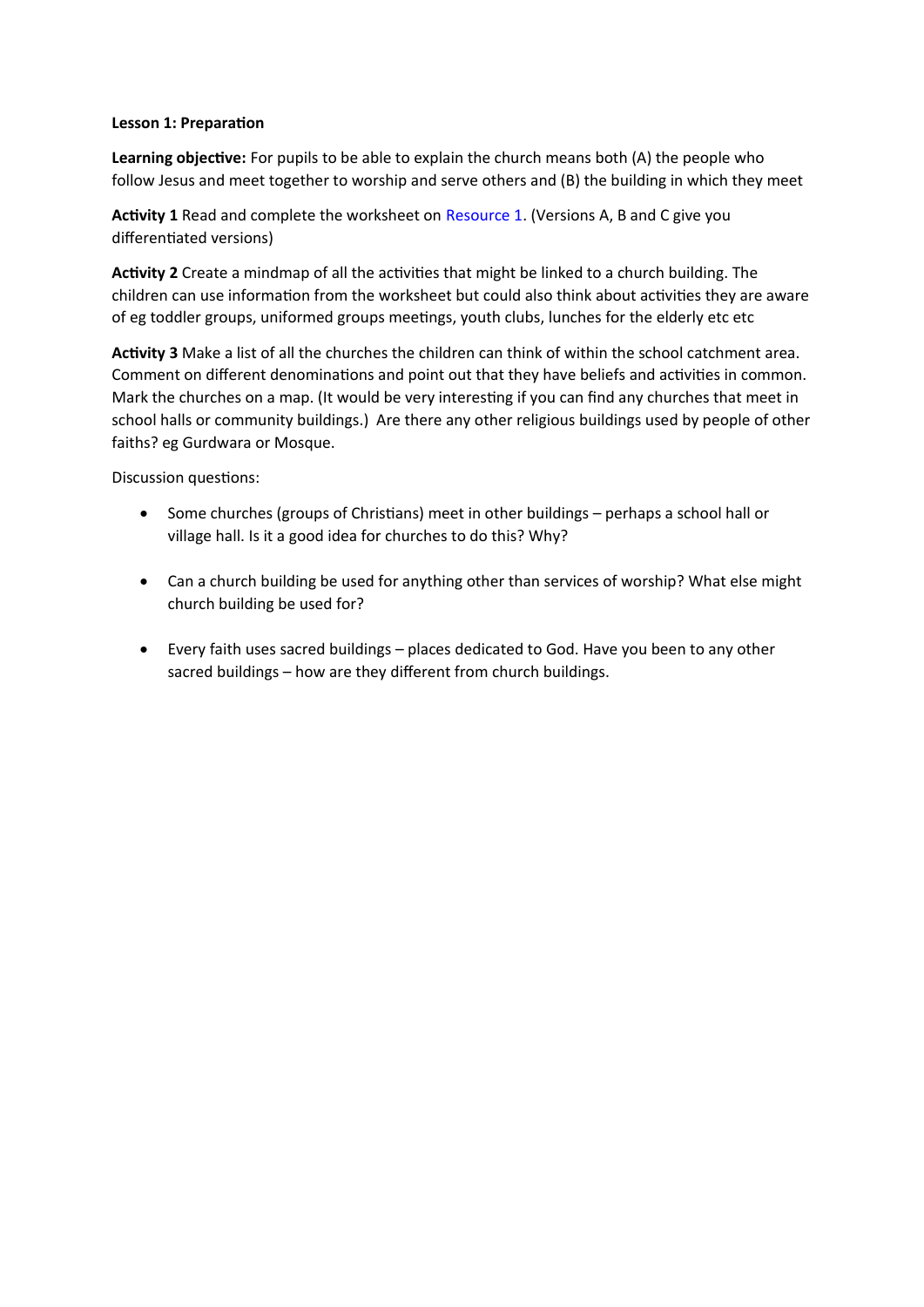#### **Lesson 2 A Baptism (in church)**

**Learning Objective:** That children can explain why Baptism is important to Christians and how infant Baptism takes place.

Note: the following activities could take place as a carousel of small groups round the church. Each activity requires one or more church members to lead the group.

#### **Activity 1 -** *Round the font*

Ask if any of the children have been to a baptism (also called Christening). Church member acts out a simplified form of a baptism service with a doll. The children are asked to stand in the roles of parents and Godparents, (but not asked to make any of the promises).

Points to bring out:

- the role of water as a symbol of cleansing; link to adult baptism where adults go under the water as a symbol of dying and coming back to life in a new relationship with God;
- person is baptised in the name of the Father, Son and Holy Spirit one God, three persons point out the triune symbols on the font;
- $\bullet$  joining the church (font is near the door).

## **Discussion activities**

Children to spot as many three-fold symbols as they can.

What is water used for? (Washing, drinking, irrigation), Perhaps divide children into pairs and give them two minutes to think of as many as possible – a little competition. Do these activities link with baptism in any way? (Point out Jesus described himself as living water.)

#### **Activity 2 -** *Front pews*

#### Church member explains

Baptism as a sign of repentance – saying sorry and turning away from wrongdoing (sin). (It might help to ask a child to stand and then turn away as you explain this.)

Children look at kneelers – needed as people are kneeling before God to show their respect and when they ask for forgiveness. Look at 3 or 4 symbols on kneelers.

Baptism uses water to symbolise washing away of wrongdoings or sins. Christians believe that Jesus can forgive them of their wrongdoings if they ask him – and this is needed to have a relationship with God, who is holy and completely without sin or any evil. Christians cannot earn this forgiveness – it is freely given. Christians call this grace (God's Riches At Christ's Expense).

Joining the church through baptism is a sign God has washed away a person's wrongdoing or sin.

Point out that adults who become Christians are also baptised – often by full immersion.

Children do sorting activity in 2s or 3s with Resource 2 and then feed back to the group.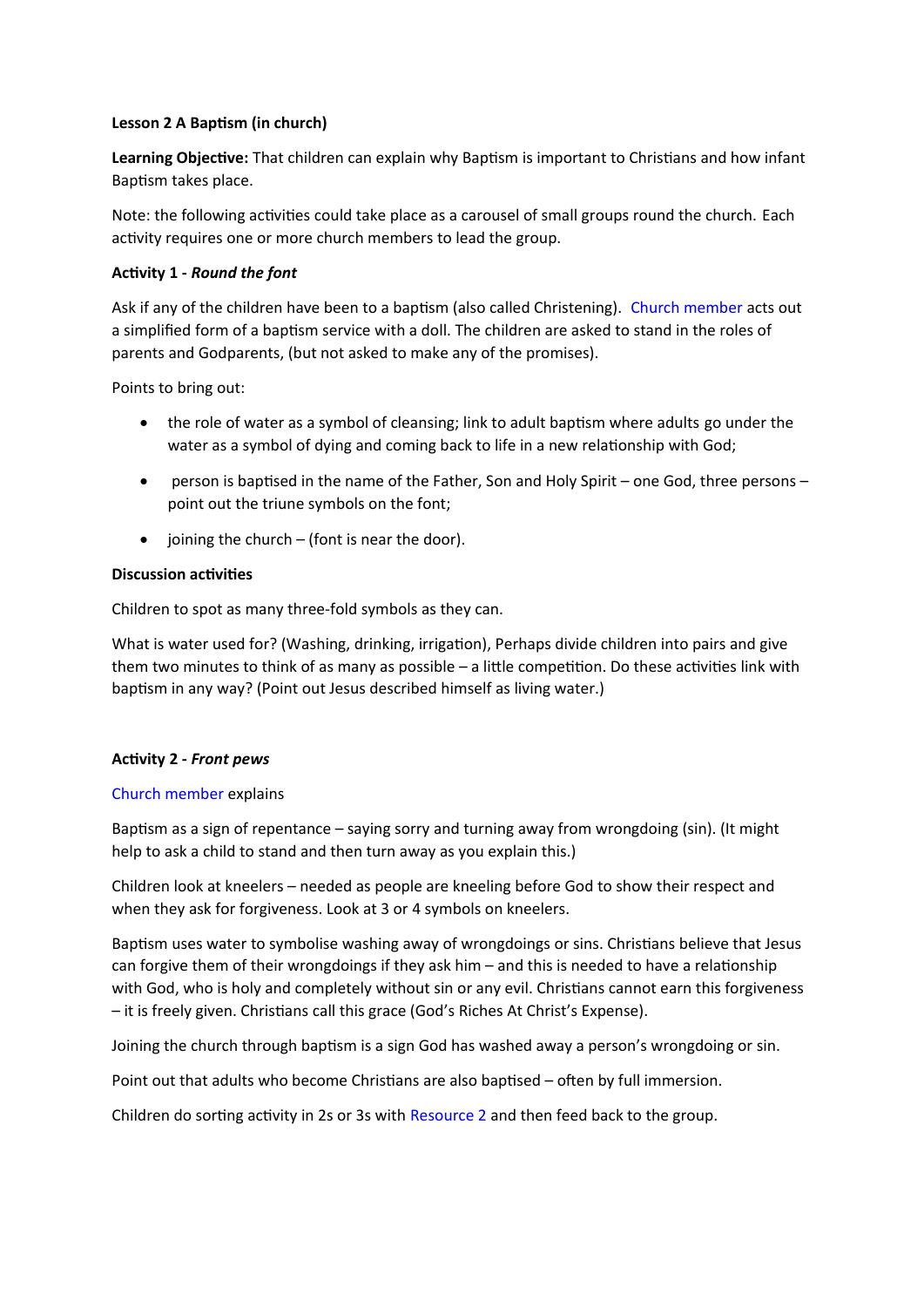#### **Activity 3 -** *By cross*

#### Church member to lead discussion (church to provide : a collection of crosses)

The sign of the cross as part of baptism. The priest takes some of the water and signs the child's head (or adult's head in adult baptism) with the sign of the cross. Jesus died on the cross – Christians remember this story at Easter. Jesus dying on the cross (crucifixion) and resurrection (rising form the dead) are incredibly important to Christians.

Signing a child with the cross shows that they will become part of the community who accept the importance of this event. They are under the protection of Jesus and belong to Him.

In times and places when Christians were and are persecuted – punished or even put to death for following Jesus - this is a dangerous symbol. \*\*

Look and discuss different crosses why are they there, why are they used (eg cross made of olive wood to hold when praying, cross to wear round neck, cross on altar…where else in church?)

\*\* Optional information about the alpha symbol – eg A3 sized alpha symbol +/- letters to explain

Early on in the Christian faith when it was dangerous to be known as a follower of Christ, people sometimes used the alpha symbol, it was a secret code between Christians. One would draw a curve, perhaps with the stick in the sand or earth, if another person drew a second curve to complete the alpha symbol it meant they were a Christian too.



Alpha is the first letter of the greek alphabet and it looks a bit like a fish. Sometimes you see this fish symbol on the back of cars.

(If you want to learn a bit of Greek….

The Greek word for fish IXΘΥΣ (pronounced ichthys). IXΘΥΣ are the first letters of the following Greek words:

| <b>GREEK</b>  |               |                        | <b>ENGLISH</b>     |
|---------------|---------------|------------------------|--------------------|
| <b>LETTER</b> | <b>CALLED</b> | <b>FIRST LETTER OF</b> | <b>TRANSLATION</b> |
| ı             | lota          | <b>lesous</b>          | Jesus              |
| X             | Chi           | <b>Christos</b>        | Christ             |
| Θ             | Theta         | <b>Theos</b>           | Of God             |
| Υ             | Upsilon       | $Y$ iOS (Huois)        | Son                |
| Σ             | Sigma         | <b>S</b> oter          | Saviour            |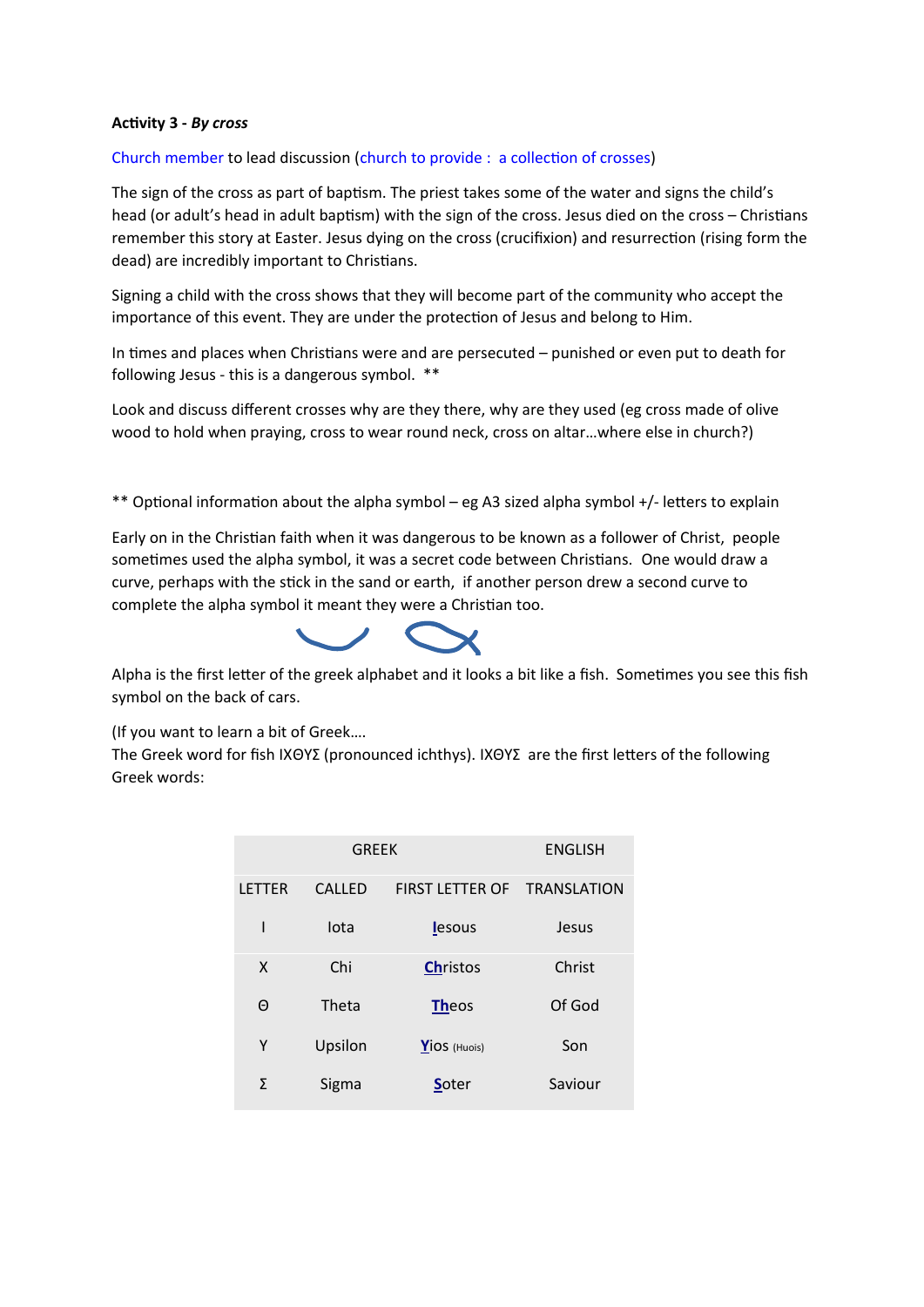#### **Lesson 2B Eucharist (in church)**

**Learning Objective:** That children can explain why Eucharist or Communion is important to Christians and how it takes place.

Note: Children may be familiar with Eucharist by other names: Mass, Communion or the Lord's Supper

Note: the following activities could take place as a carousel of small groups round the church. Each activity requires one or more church members to lead the group.

## **Activity 1**

## *At altar*

Look at the chalice and other items used in Eucharist  $-$  church member explains how eucharist takes place in this church. (in other churches, people might sit or stand in circle and pass the bread and wine around).

## **Discussion:**

Why are the chalice etc beautiful and made of precious metal? Does this matter? Think about how you would lay the table at home if the Queen was coming to tea. But also think about people celebrating eucharist in refugee camps etc.

Prompt questions for discussion:

- If you want to lay the table for a celebration meal at home what makes it special in your home? Do you have a posh table cloth, or a special vase for flowers? Or do you have some nice china plates?
- If you were living in a very tough place such as a refugee camp, how would you hold a Eucharist or Communion service?

If time, church member to show the children service books – explain that everyone says the bits in bold. (Adult to read out very short sections so any children who struggle with reading can listen.) Direct them to look together at:

Prayer of repentance

Lord's prayer

Breaking of bread

Prayer after communion

#### **Discussion questions:**

- What was the most surprising or odd bit of the service in the book?
- Was there anything that sounded familiar to you?
- Why do people in Church of England services use the same words each week, do you think?
- Is there any section you liked the most?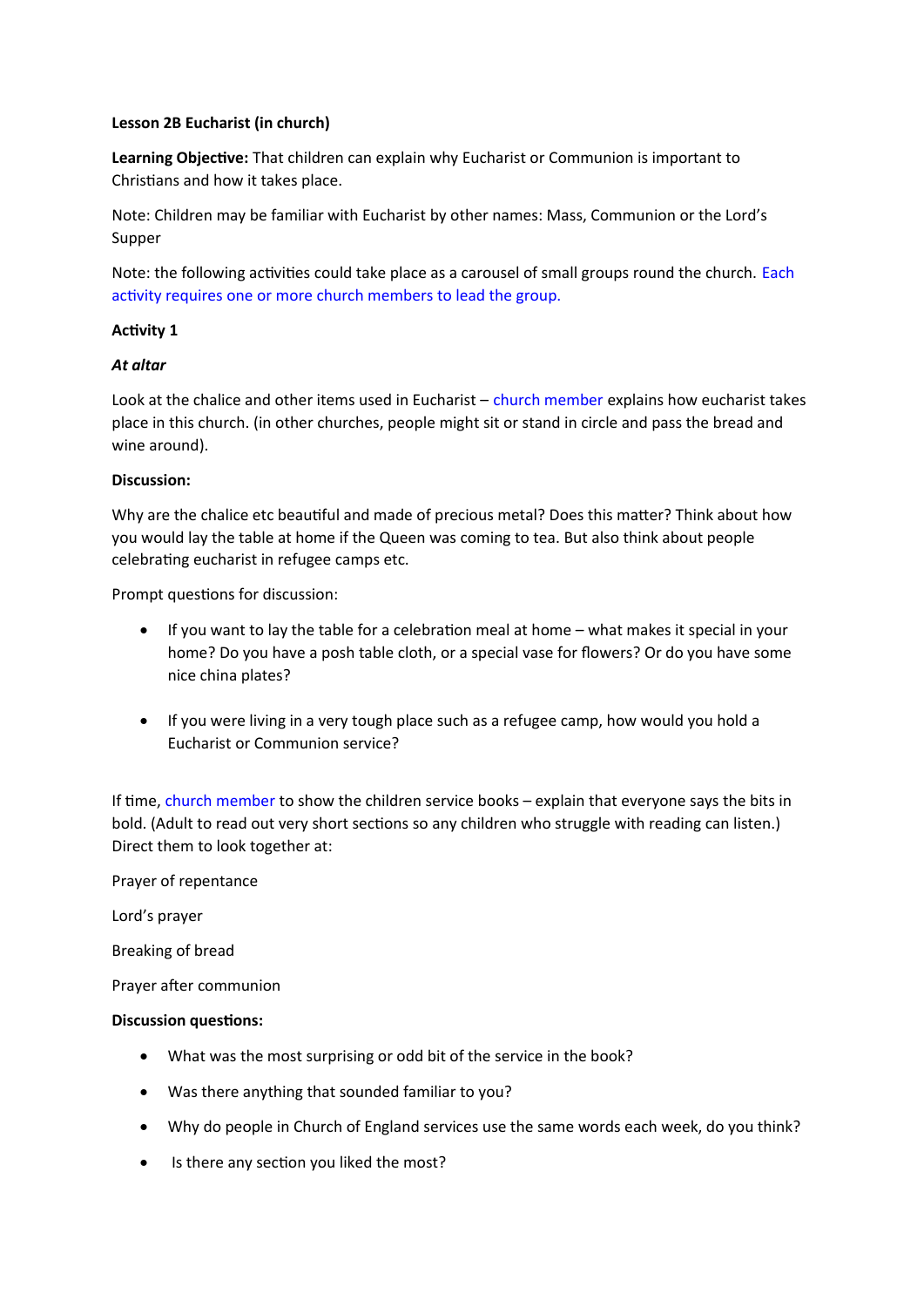#### **Activity 2**

#### *Front pews*

Read the story on Resource 3 together (note – ask school staff to choose child to read out loud, or if unsure, read it to the children with them following their own copy).

This is a puzzling story in some ways. It happened the night before he was killed on the cross – and Jesus knew this was going to happen. Jesus said his body was the bread and his blood was the wine.

#### **Discussion**

What do you think he meant by saying this?

#### **Activity 3**

#### *Near the font*

Eucharist as sacrament

'Sacrament' is often defined as an outward and visible sign of an inward and invisible grace. That is, Eucharist is something we can see, taste and touch through which God gives us his free gift of his love. Baptism is a time when the outward and visible sign of water is used and a person enters the church.

**Discussion activity** using Resource 4.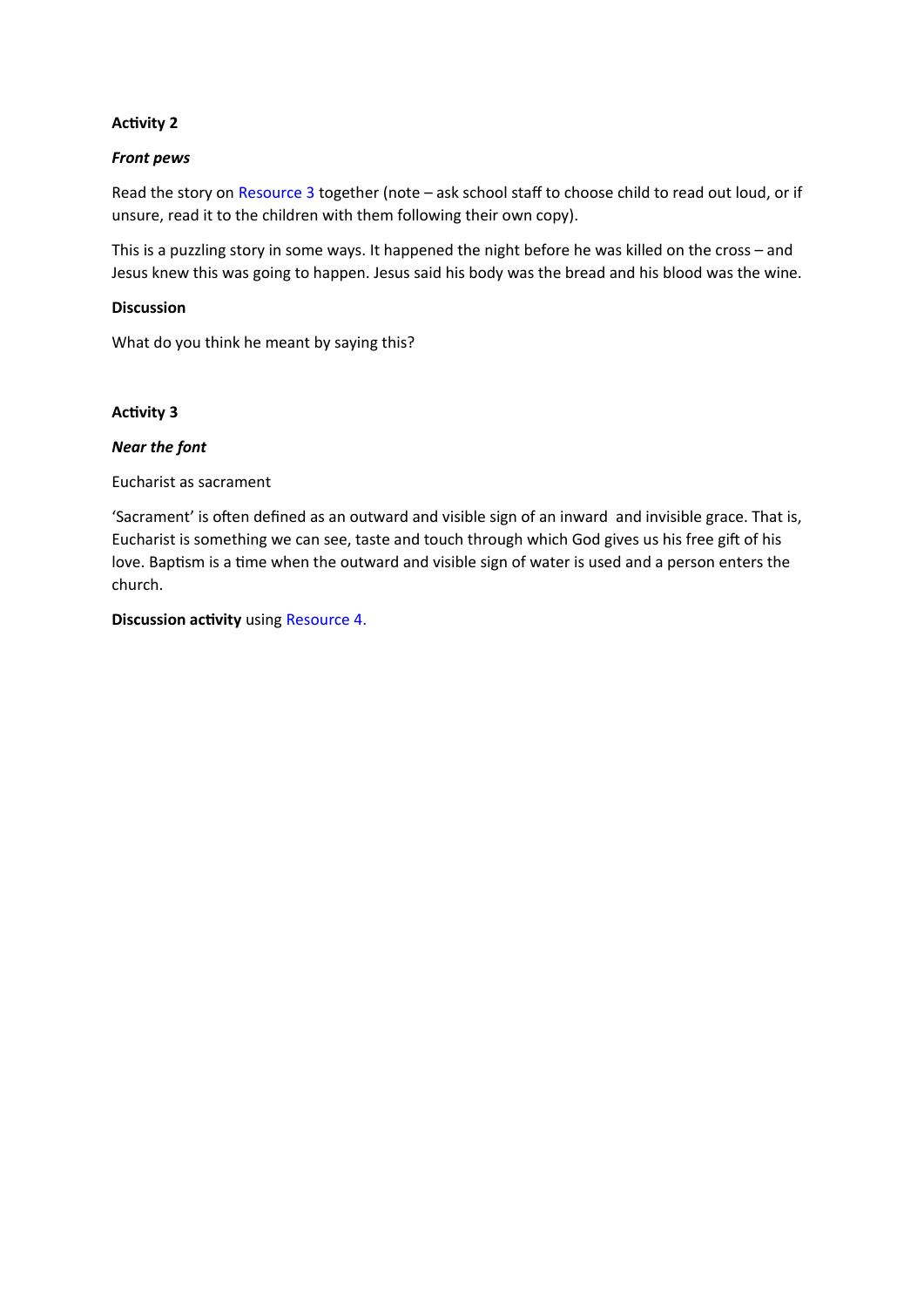## **Lesson 3 Joining rituals in another faith (Sikhism) compared to Baptism**

#### Note to teacher:

Baptism is the Christian ritual for both children of Christian families and for adults who join the faith from another faith, or from a position of no faith. Sikhs follow the teaching of the Gurus that the faith into which someone is born is the faith they should follow. So Amrit Sanskar (Sikh initiation ceremony )is for Sikhs who are old enough to understand the seriousness of the commitment required and feel ready to take on the responsibility.

#### **Video clip**

#### <https://www.bbc.co.uk/teach/class-clips-video/religious-studies-ks2-taking-amrit/zj6d7nb>

Prompt questions:

- What is amrit?
- What promises are taken during the ceremony?
- Who can take amrit?
- What are the 5ks? (If the children have not learned about this here is a link for more **information).<https://www.bbc.co.uk/bitesize/clips/zcn34wx>**

#### **Venn diagram activity**

Draw a 2 circle venn diagram on the board and label one circle, 'Baptism' and the other 'Amrit Sanskar'. What items should go into each circle, and which should go into the overlapping section be cause they are true of both ceremonies? Here are some items you might want to suggest if the discussion flags.

- Water.
- Amrit
- Joining a faith
- Promises
- Prayers
- Belief in Jesus
- Repentance -turning away from sin and asking for forgiveness
- Wearing the 5Ks
- Sign of the cross
- Commitment to follow the faith

#### **True / false activity** (using Resource sheet 5)

All the children can mark the statements with a tick or cross and then cross out and write (or dictate) correct versions of the untrue statements. They can then be asked to sort them into two groups – statements about the Sikh ceremony of Amrit Sanskar and statements about the Christian ceremony of Baptism. This could be done with two different coloured highlighters.

After that they could be asked to write one or two sentences about each ceremony, or use more of the statements to write a 'compare and contrast' piece.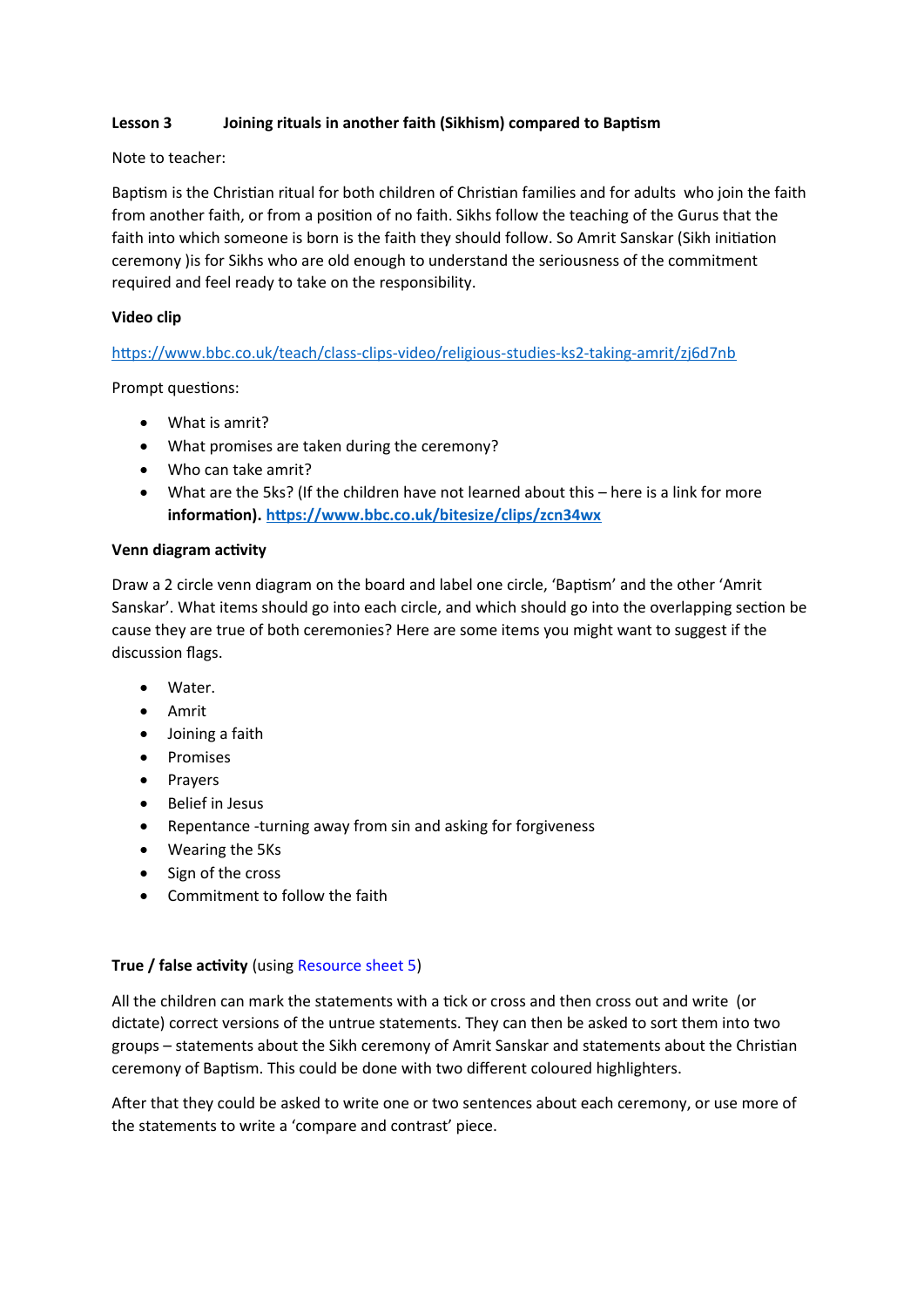# A

## **What is the church?**

In the UK almost every town and village has a church building. This is the place where Christians meet to worship and pray. They also celebrate big events such as someone joining the church, either as a baby or an adult, when people marry or to mourn at their funeral when people die.

The church also means the group of people who follow Jesus. This is how the word, 'church' is used in the Bible. So, if the church building fell down, the church, meaning Christian people following Jesus who come together as a group, still exist. In some parts of the world where it is illegal to be a Christian, the church meets in peoples' homes or in the open air. This is how the church worked in the beginning in the years soon after Jesus' death and resurrection.

## **What do Christians do when they meet together?**

Christians usually meet together at least once a week to worship God together. They will praise God, often using hymns (sacred songs). They will pray asking forgiveness from their sins, saying thank you to God for all he has given, and asking for what they and others need. Christians usually listen to some readings from the Bible and often to a talk (sermon).

Many Christians also celebrate the Eucharist which is also sometimes known as Holy Communion, Mass or the Lord's Supper. This is where they share bread and wine, remembering Jesus' death. It is a unique way of being close to Jesus as they remember him as he told them to at his Last Supper before he was crucified.

## **Answer these questions in sentences.**

- 1 The word, 'church' can mean two things. Write two definitions of the word, 'church'.
- 2 Where did the church meet at the beginning?
- 3 What do Christians do when they meet together as a church? (You should include at least four items.)
- 4 What do Christians remember at the Eucharist?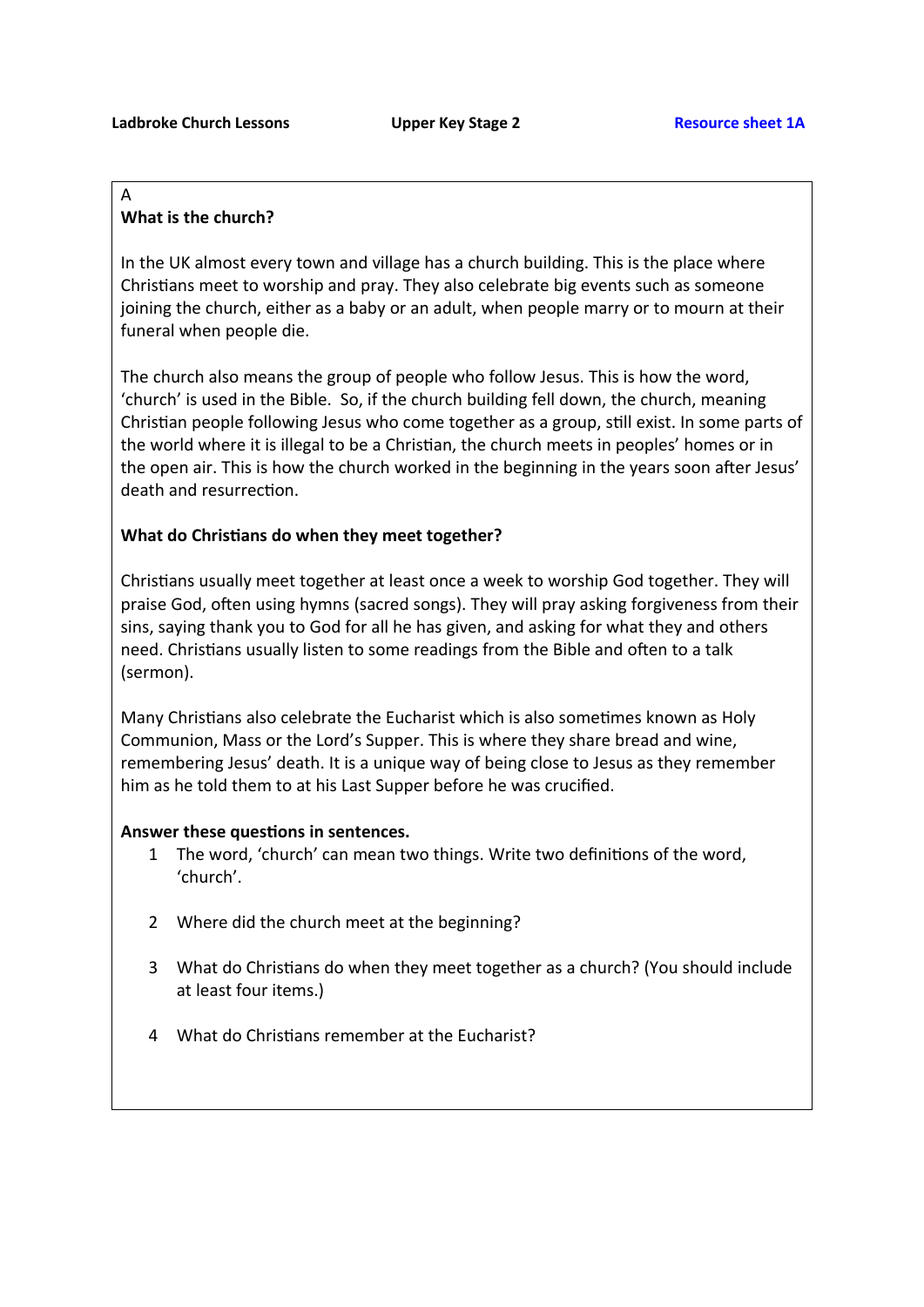#### B **What is the church?**

In the UK almost every town and village has a church building. This is the place where Christians meet to worship and pray. They also celebrate big events such as someone joining the church, either as a baby or an adult, when people marry or to mourn at their funeral when people die.

The church also means the group of people who follow Jesus. This is how the word, 'church' is used in the Bible. So, if the church building fell down, the church, meaning Christian people following Jesus who come together as a group, still exist. In some parts of the world where it is illegal to be a Christian, the church meets in peoples' homes or in the open air. This is how the church worked in the beginning.

## **What do Christians do when they meet together?**

Christians usually meet together at least once a week to worship God together. They will praise God, often using hymns (sacred songs). They will pray asking forgiveness from their sins, saying than you to God for all he has given, and asking for what they and others need. Christians usually listen to some readings from the Bible and often to a talk (sermon).

Many Christians also celebrate the Eucharist which is also sometimes known as Holy Communion, Mass or the Lord's Supper. This is where they share bread and wine, remembering Jesus' death. It is a unique way of being close to Jesus as they remember him as he told them to at his Last Supper before he was crucified.

**Fill in the gaps in the paragraph using the words**. (There are more words than gaps – so you will have to work out which are the correct ones.)

|  |  |  | Pray, building, Bible, Eucharist, Qu'ran, Buddhists, Christians, party |  |
|--|--|--|------------------------------------------------------------------------|--|
|  |  |  |                                                                        |  |

|  | The word, 'church' can refer to the | or to a group of |  |
|--|-------------------------------------|------------------|--|
|  |                                     |                  |  |

meeting together regularly. The Christians will normally [15] isten to the

, and worship God. They may also celebrate the  $\qquad \qquad$ , which is also

known as Mass, the Lord's Supper and Holy Communion.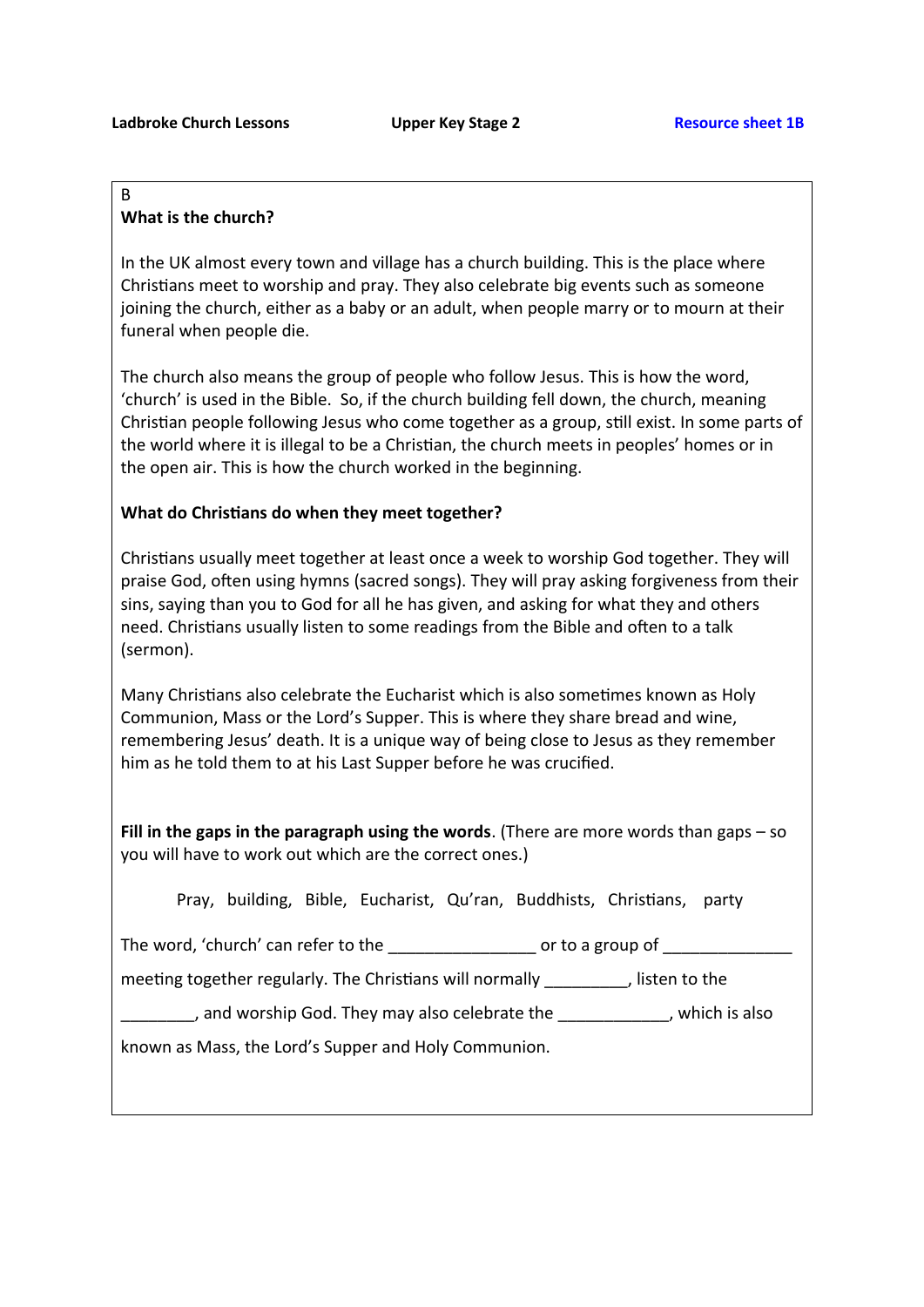## C

## **What is the church?**

In the UK almost every town and village has a church building. This is the place where Christians meet to worship and pray. They also celebrate big events such as someone joining the church, either as a baby or an adult, when people marry or to mourn at their funeral when people die.

The church also means the group of people who follow Jesus. This is how the word, 'church' is used in the Bible. So, if the church building fell down, the church, meaning Christian people following Jesus who come together as a group, still exist. In some parts of the world where it is illegal to be a Christian, the church meets in peoples' homes or in the open air. This is how the church worked in the beginning.

## **What do Christians do when they meet together?**

Christians usually meet together at least once a week to worship God together. They will praise God, often using hymns (sacred songs). They will pray asking forgiveness from their sins, saying than you to God for all he has given, and asking for what they and others need. Christians usually listen to some readings from the Bible and often to a talk (sermon).

Many Christians also celebrate the Eucharist which is also sometimes known as Holy Communion, Mass or the Lord's Supper. This is where they share bread and wine, remembering Jesus' death. It is a unique way of being close to Jesus as they remember him as he told them to at his Last Supper before he was crucified.

Fill in the gaps in the paragraph using the words. (There are more words than gaps – so you will have to work out which are the correct ones.)

## **Fill in the gaps in the paragraph using the words above it.**

pray, building, Eucharist, Bible

The word, 'church' means a group of Christians who meet together or the

where they meet. The Christians will normally \_\_\_\_\_\_\_\_\_, listen to the \_\_\_\_\_\_\_\_, and

worship God. They may also celebrate the \_\_\_\_\_\_\_\_\_\_\_\_, which is also known as Mass,

the Lord's Supper and Holy Communion.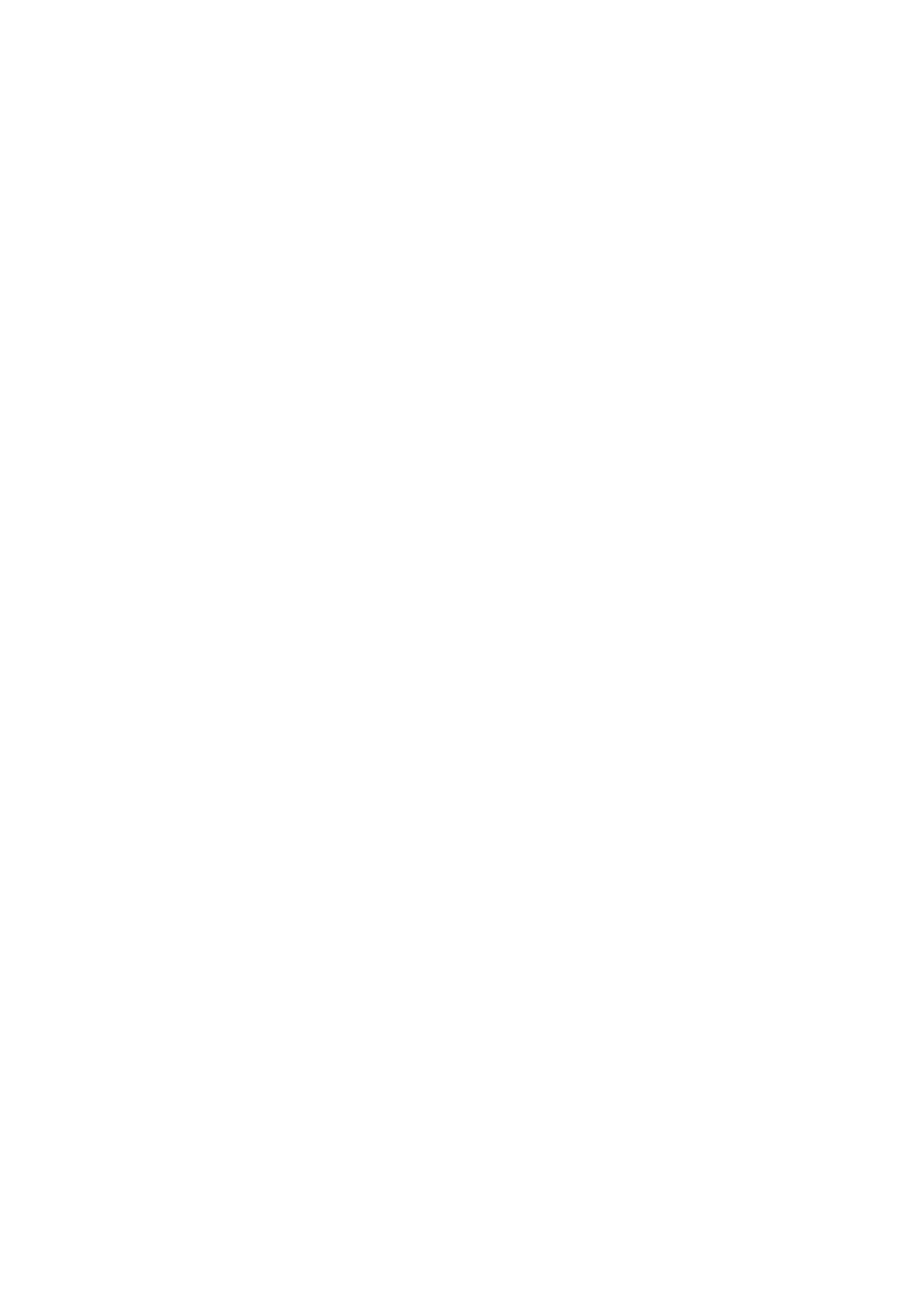Put these cards into two piles – True or false.

## **True or false?**

Water in baptism can symbolise washing away a person's sins (wrong actions and thoughts).

**True or false?** Water in baptism can symbolise God's power.

# **True or false?**

Christians think it OK to do wrong actions and thoughts (sins).

**True or false?** Christians believe that God is able to forgive them of their sins (wrong actions and thoughts).

## **True or false?**

Grace means God's free gift of forgiveness to humans.

**True or false?** Grace means being nasty to someone.

## **True or false?**

People often kneel when they sorry to God to try and hide from him.

**True or false?** People often kneel when they say sorry to God to respect before God.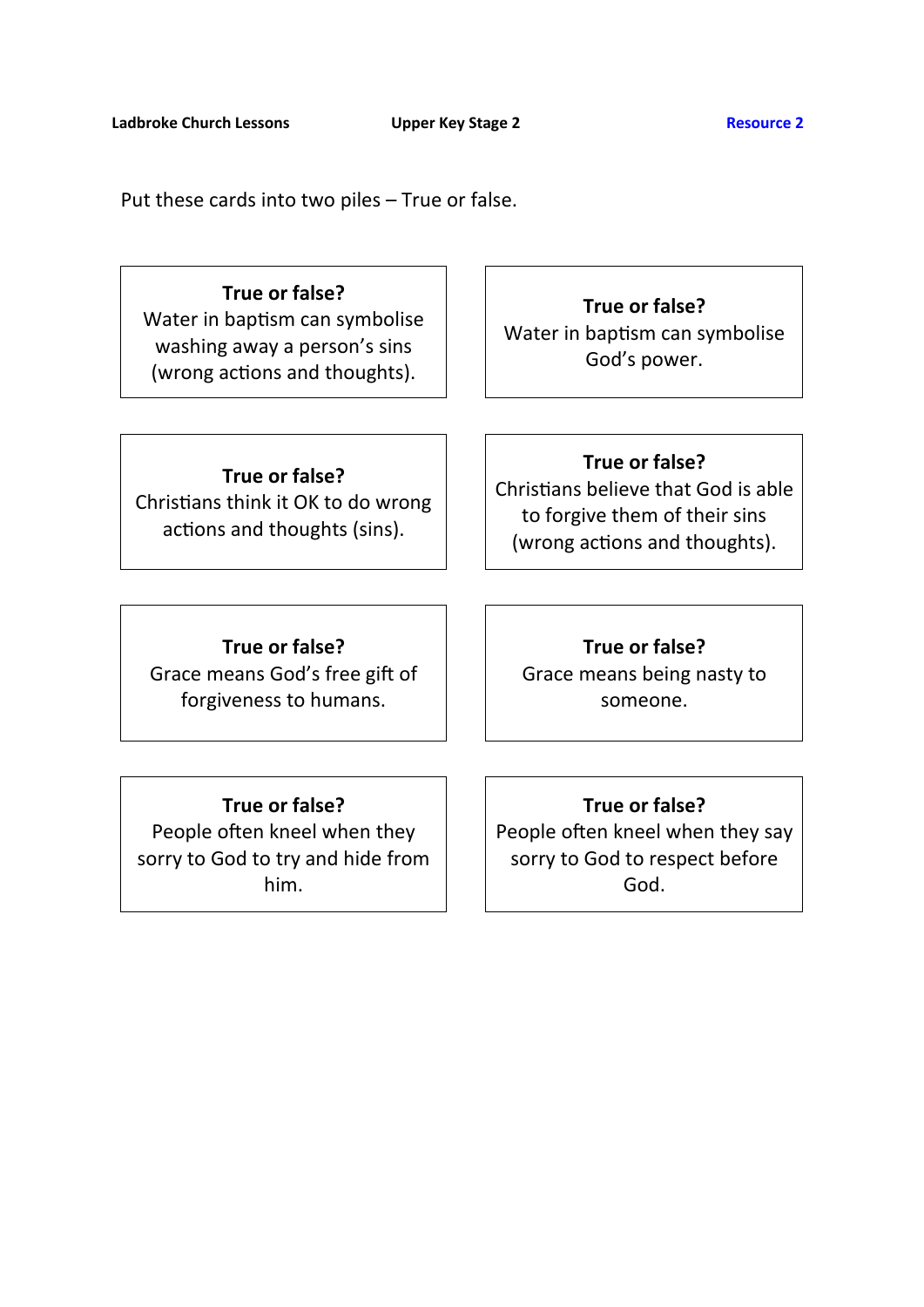# **The Last Supper**

It says in the Bible, that after washing their feet, Jesus had supper with his friends. He took some bread, and, thanking God for it, he broke the bread.

Then Jesus gave the bread to each of his disciples and said, 'Take, eat, this is my body which is given for you. Do this is remembrance of me.'

After supper, he took the cup of wine. He gave thanks and gave it to all of them and they all drank. He said, 'This is my blood poured out for many.'

*(Taken from Mark 14 and Luke 22.)*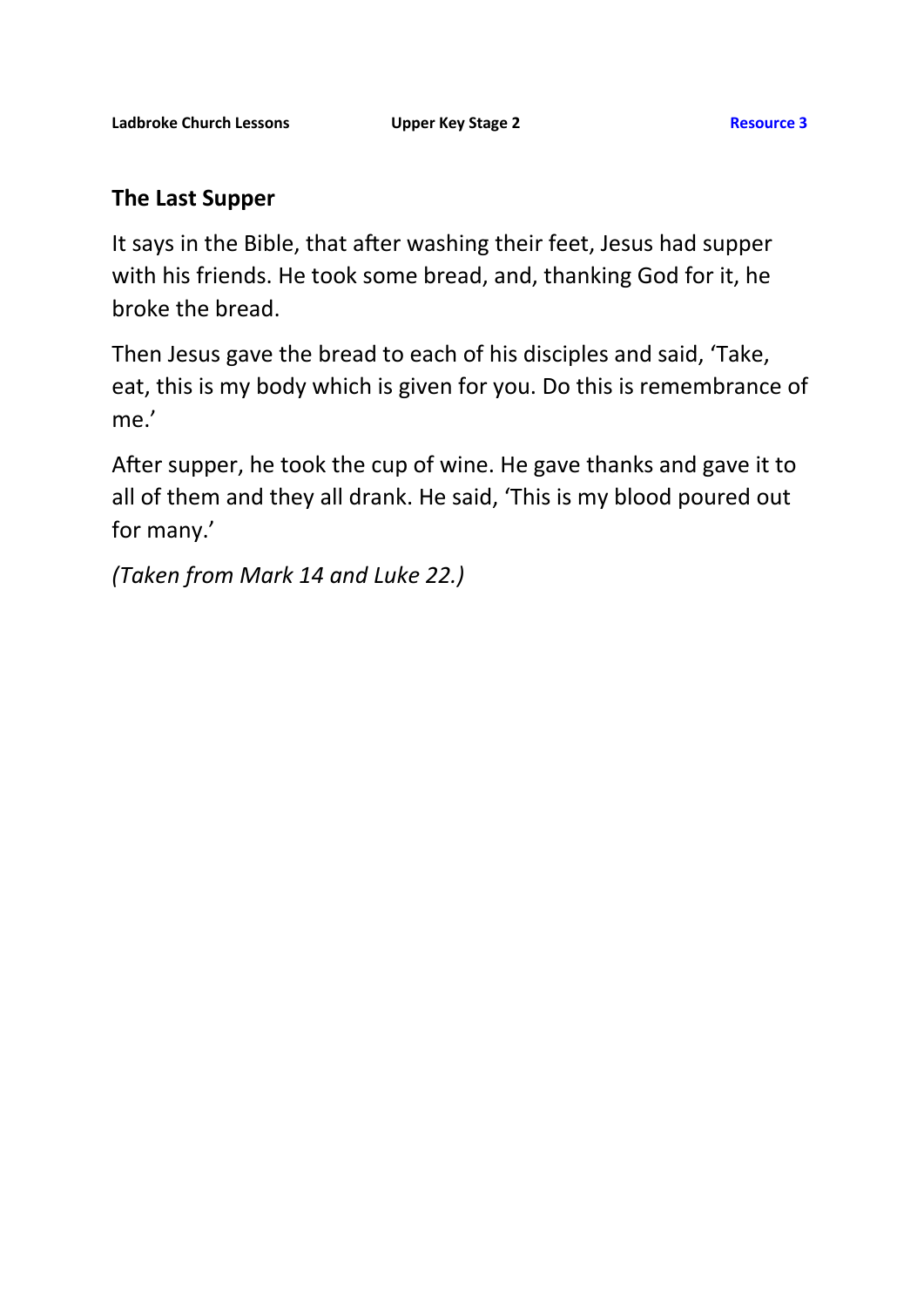Look at what these different people say about why they take Communion or Eucharist. If you were a Christian, or if you are a Christian, which one is most similar to what you would say? Why?